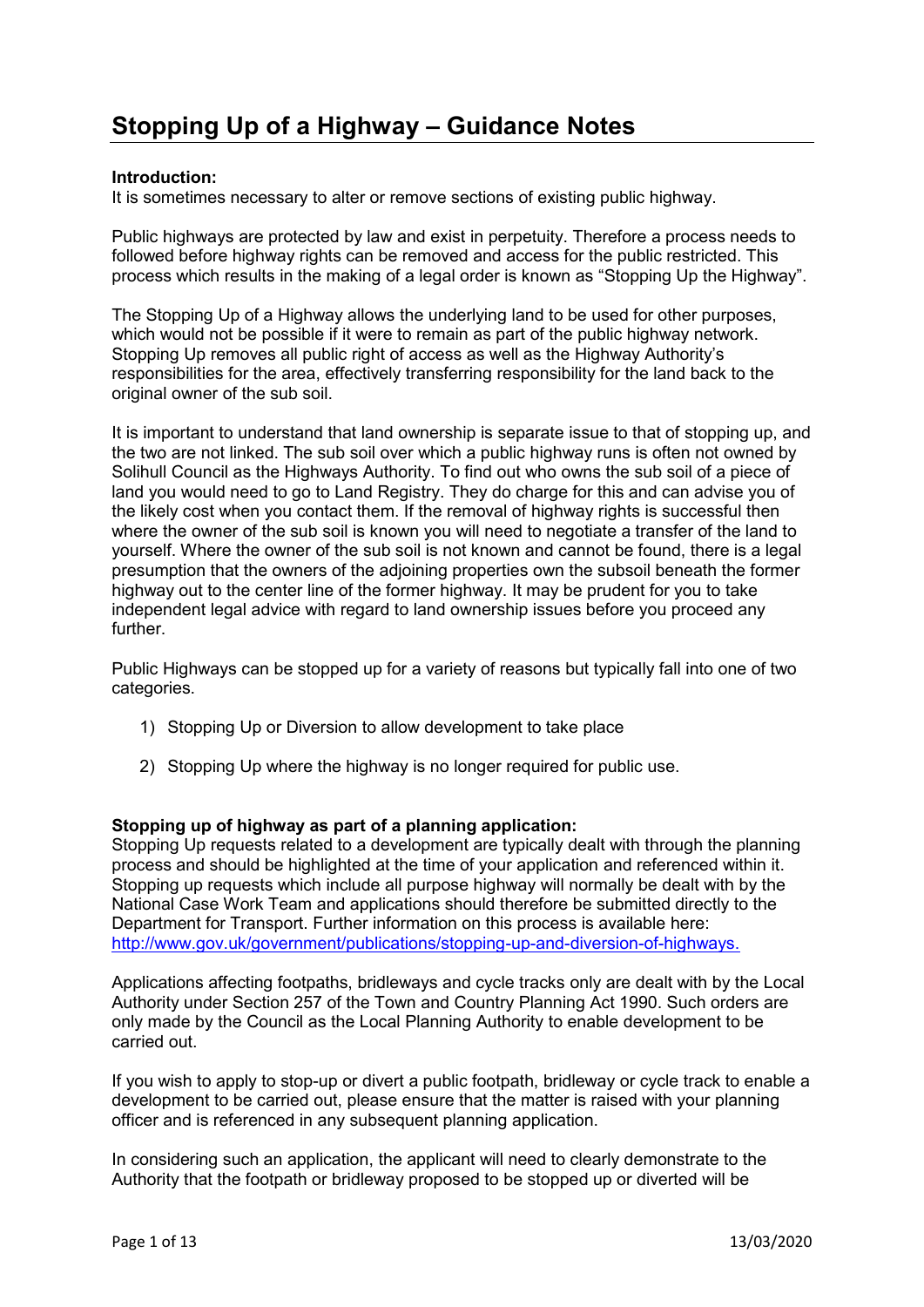affected by the proposed development. Therefore, a copy of the planning permission, together with the approved site layout plan clearly showing the boundary of the development area by a red line or similar means, must be enclosed with an application.

In certain circumstances an outline planning permission may be acceptable for the purposes of publishing a draft order provided it contains sufficient information to show that the proposed stopping up or diversion is necessary. This has the benefit of speeding up the process overall. If this is something that may be of interest please contact us using the details at the bottom of this document.

#### **\*\*Please note that authority to stop-up or divert a Way is not conferred through the approval of a planning application.**

Approval to stop-up or divert a Way is only given once the Stopping-Up or Diversion Order has been confirmed and notice of its confirmation has been published. Any obstruction of or interference with the way concerned is not only an offence but may make it impossible to proceed with the making or confirmation of an Order.

#### **Stopping up highway where it is no longer required for public use:**

Solihull Council as Highway Authority has powers which enable it to stop up and divert public highway where it can be shown that the highway in question is no longer required for public use.

Sections 116, 117, 118 and 119 of the Highways Act 1980 provide mechanisms which allow for the stopping up and/or diversion of public highway.

**S116 and S117 Orders**: Using these powers, the Council can make an application to the magistrates' court to stop up or divert an area of public highway. An application and any objections to it are heard by the Court at a time and date specified following a period of notification.

An Order cannot be made by Magistrates without the consent of any Parish/Town Council where the highway is unclassified or is a public right of way. For further information and enquiries please contact the Traffic Management Team using the details at the foot of this document.

If the Court agrees to make an order, this terminates the highway rights and frees the land from Highway Authority control. The land reverts to the landowner who can then enclose or subject to planning permission develop the land. Because of this, it is important that any landownership issues are resolved prior to an application being made.

Section 117 of the Highways Act 1980 is the means whereby an individual who wants a highway to be stopped up or diverted can ask the Highway Authority to make an application under Section 116 of the same act. Please note that this is a discretionary power of the Authority and consequently applications will only be approved if a strong need can be shown.

\*\***Please note that the Highway Authority has a general presumption against the removal of highway rights on verges.**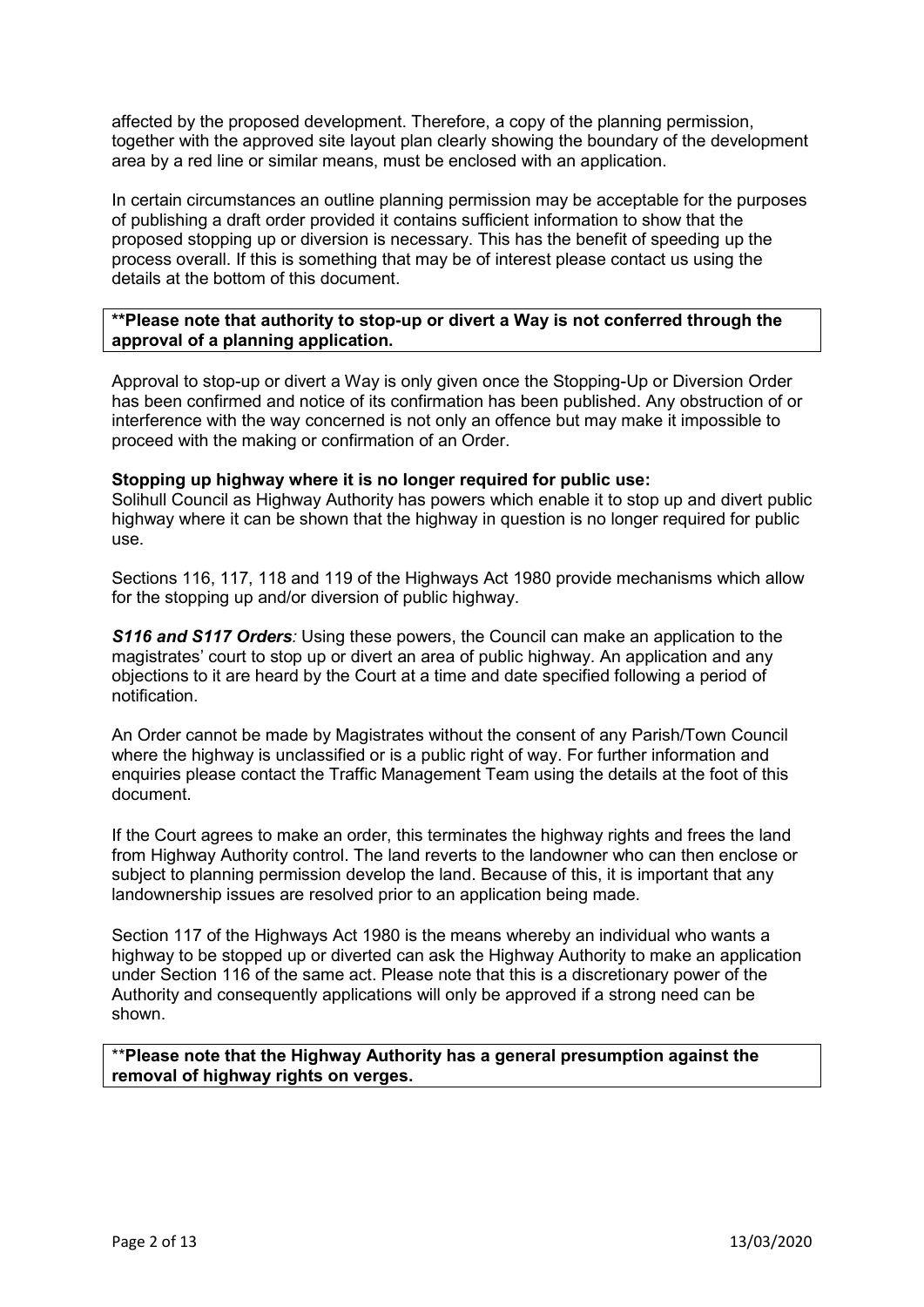## **Fees:**

The making of a stopping up order should be a cost neutral exercise for Solihull Council Highway Services and we will therefore look to recharge our costs for processing, making and advertising such orders. This applies to requests from both internal and external clients, including applications made through Section 257 of the Town and County Planning Act 1990 and Section 117 of the Highways Act 1980 which provide a specific mechanism to allow the Authority to recover reasonable costs.

There is a standard fee for processing such applications of £2480 (as of 1<sup>st</sup> April 2020). This is as set out in the schedule below. Applications will not be processed without full payment of this fee. Please note, this fee only covers costs incurred by the Authority in processing an application. Further fees may be applicable such as in instances where a stopping up will require the removal of apparatus or other diversionary works. For further information on this element please contact the Traffic Management Team using the details at the foot of this document.

| <b>Item</b>                   | <b>Details</b>                                                                                                                                                                                                                                                           | <b>Including</b>                                                                       | Fee   |
|-------------------------------|--------------------------------------------------------------------------------------------------------------------------------------------------------------------------------------------------------------------------------------------------------------------------|----------------------------------------------------------------------------------------|-------|
| <b>Process</b><br>application | Acknowledgement of receipt<br>Checking of application including<br>comparison of existing records.<br><b>Consultation with Statutory</b><br>Undertakers and other consultees as<br>specified.<br>Assessment of implications and<br>feasibility.<br>Preparation of notice | Officer time, computer<br>work, general<br>administration, Legal<br>Fees<br>(18 hours) | £1250 |
|                               | Publication of notice in press<br>Publish notice on website<br><b>Publish notice in Connect Centre</b>                                                                                                                                                                   |                                                                                        |       |
| Post notice of<br>application | Post notices on site at or near either<br>end of the route to which the<br>application relates.<br>Inspection of notices and<br>replacement as necessary.<br>Removal of notice following decision<br>of magistrates.                                                     | Officer time, general<br>administration, travel<br>expenses (5 hours)                  | £270  |
| Update registers              | Add entries to relevant registers<br>(paper and electronic forms)                                                                                                                                                                                                        | Officer time, general<br>administration,<br>scanning and<br>digitisation of records    | £110  |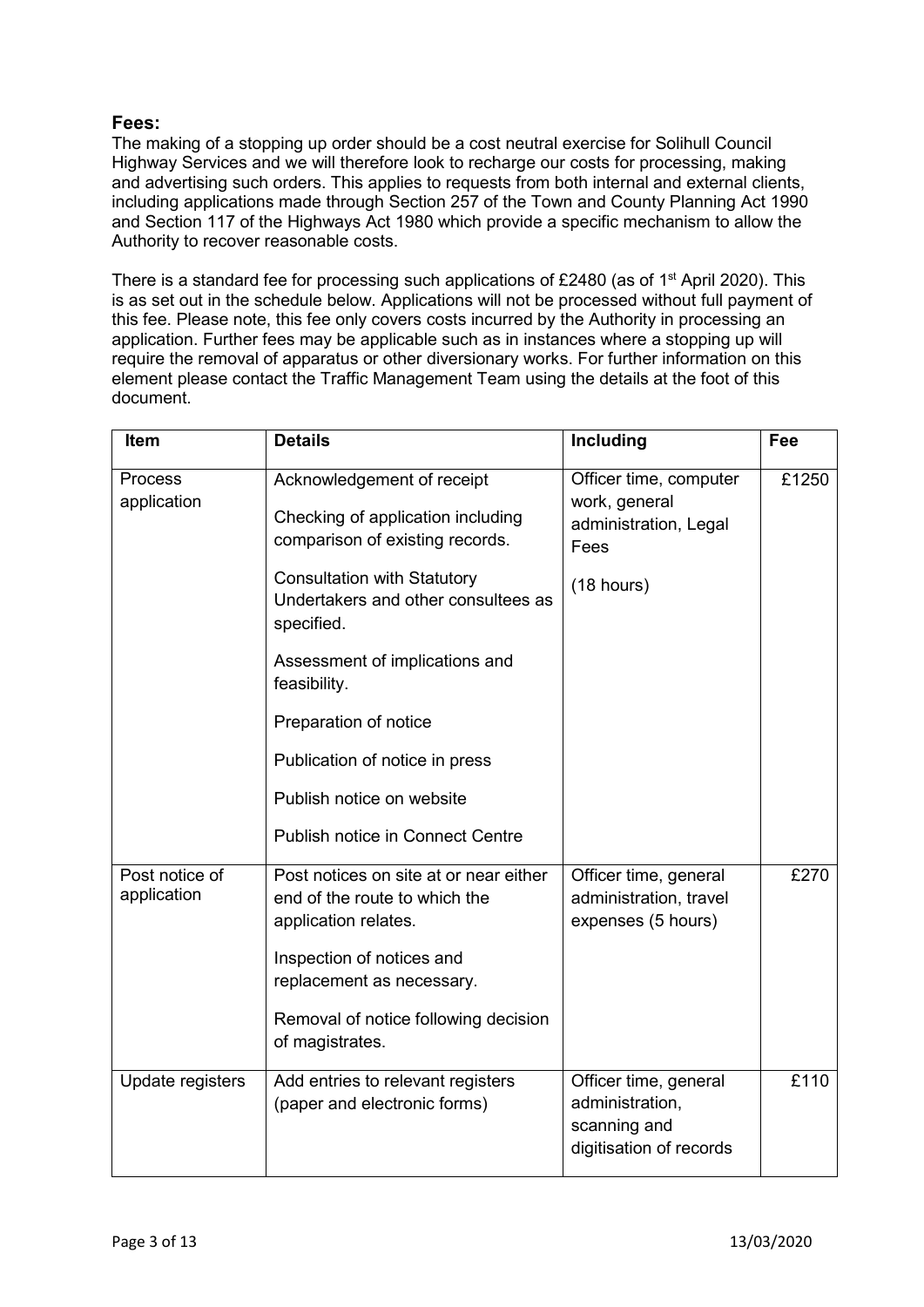|                        |                                                                         | (2 hour)                                               |       |
|------------------------|-------------------------------------------------------------------------|--------------------------------------------------------|-------|
| Advertising fees       | Publish of notice in newspapers as<br>per Schedule 12 requirements.     | Officer time, general<br>administration (1.5<br>hours) | £500  |
| <b>Decision Making</b> | Legal fees associated with preparing<br>and presenting the application. | Officer time, general<br>administration (7 hours)      | £350  |
| <b>Total fee</b>       |                                                                         |                                                        | £2480 |

For further information on this process and to apply for a stopping up order under Section 117 of the Highways Act 1980 please contact the Traffic Management Team at Solihull Council using the details at the foot of this document.

*Section 118 and 119 Orders –* Orders made under these powers relate specifically to stopping up or diverting public footpaths or bridleways. Applications are considered and made by the Council as Highways Authority.

The process for altering a public footpath or bridleway can be drawn out and contentious, and many applications are unsuccessful. It is therefore recommended that you discuss your proposals with the Authority and carry out informal consultation with stakeholders before you submit an application as this will reduce delay and any wasted effort.

Further information on public rights of way can be found here: [http://www.solihull.gov.uk/Resident/Leisure-parks/fitness/walking.](http://www.solihull.gov.uk/Resident/Leisure-parks/fitness/walking)

## **Contact us:**

For further information, guidance and to submit a stopping-up order:

Traffic Management, Highway Services, Solihull Council, Council House, Solihull, B91 3QT

Telephone: 0121 704 8000

Email: [Highways@solihull.gov.uk](mailto:Highways@solihull.gov.uk)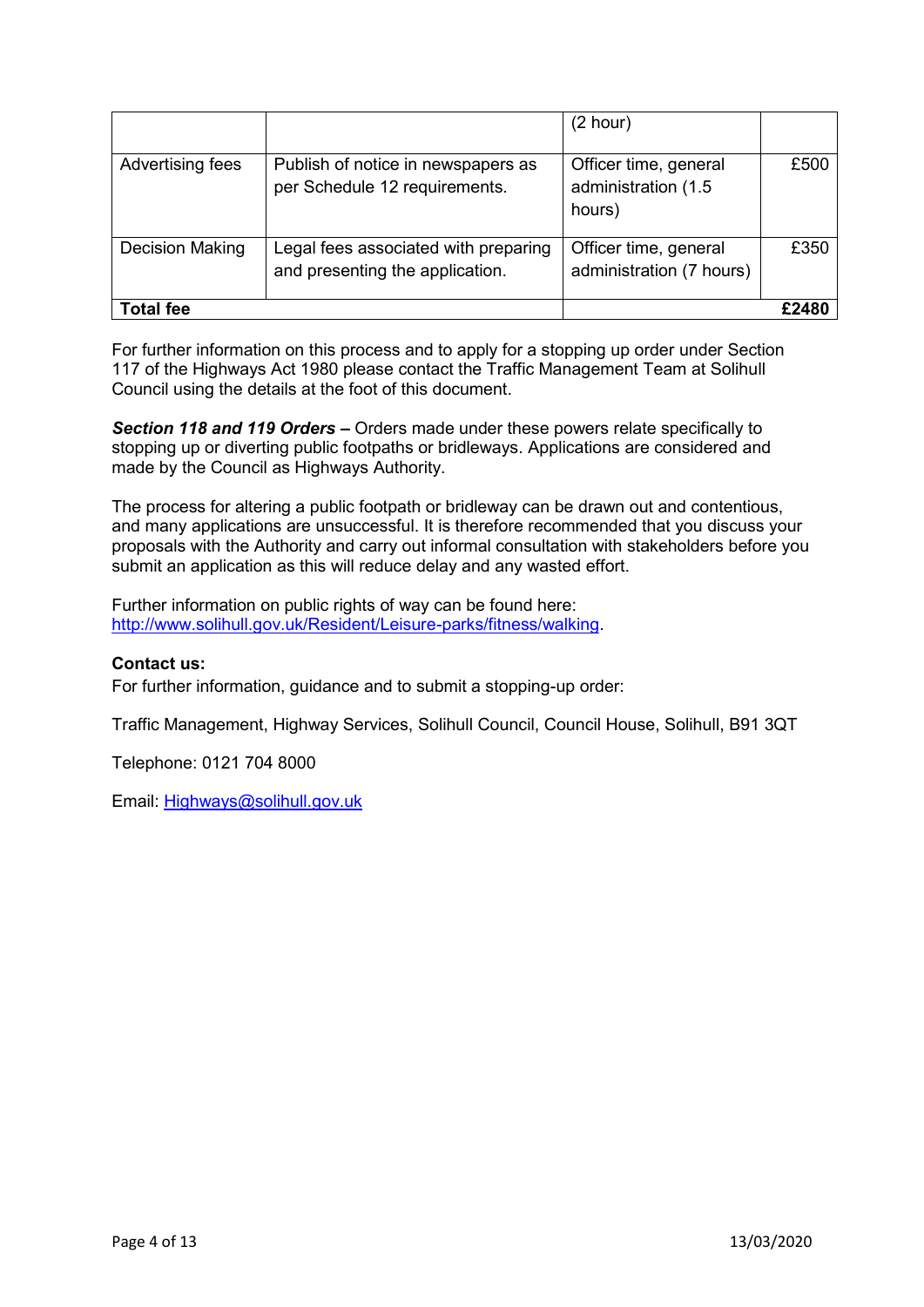

## HIGHWAYS ACT 1980 - SECTION 116-117

## APPLICATION FOR SOLIHULL MBC TO APPLY TO THE MAGISTRATES COURT TO AUTHORISE STOPPING UP OR DIVERSION OF HIGHWAY

| <b>Developer's Details</b> |  |
|----------------------------|--|
| <b>Contact Name:</b>       |  |
| Company Name:              |  |
| Address:                   |  |
|                            |  |
| On Behalf of:              |  |
| Email address:             |  |
| Telephone number:          |  |

## Agents Details

#### *In making this application the applicant named above:*

- *Agrees to pay the Authorities fee for making such applications. This fee includes the cost of the full procedure under the Act including processing and advertising the application as well as the Council's legal fees in making the application in the Magistrates Court. Details of the current fee structure are set out within the associated guidance notes.*
- *Please note additional costs may be incurred in instances where a stopping up will require the removal of apparatus or other diversionary works. For further information on this element please contact the Traffic Management Team using the details at the foot of this document.*

#### **Location of public highway to be stopped up**

| City/Town/Village:                    |  |
|---------------------------------------|--|
| Road/street name (if<br>known):       |  |
| Description of<br>location and extent |  |
| of highway to be<br>stopped up:       |  |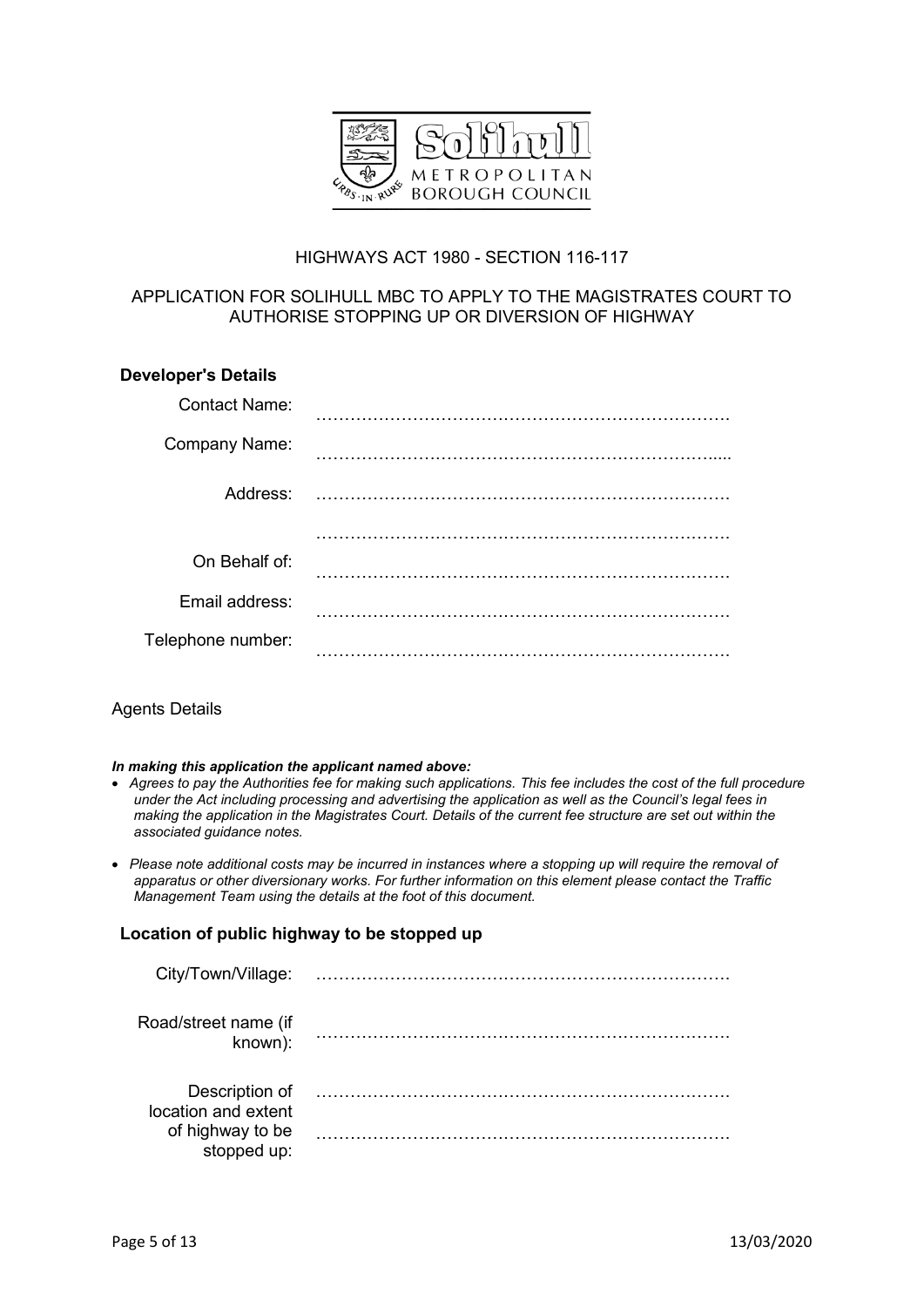| Proposed stopping up/<br>diversion start date?    |   |
|---------------------------------------------------|---|
| <b>Justification</b>                              |   |
| Why is the stopping<br>up/ diversion<br>required? |   |
|                                                   |   |
|                                                   |   |
| What will happen to                               | . |
| the land over which<br>the Highway passed?        |   |
|                                                   |   |
|                                                   |   |
|                                                   |   |
| <b>Land Ownership</b><br>Who is the owner of      |   |
| the land over which<br>the highway runs?          |   |
|                                                   |   |
| If the highway is being<br>diverted, who owns     |   |
| the land which the<br>new route crosses?          |   |
| Who owns the land on                              |   |
| either side of the<br>highway?                    |   |
|                                                   |   |

#### **Consents**

*Warning – if there is no evidence to the contrary, then it is presumed that the owners of the adjoining land own the sub-soil of the highway, up to the centre line. The making of an order may be delayed or frustrated if you fail to obtain consent from the owner of the sub-soil.*

 Have you obtained written consent from everyone who has an interest in the land over which the highway stopped up runs? Yes No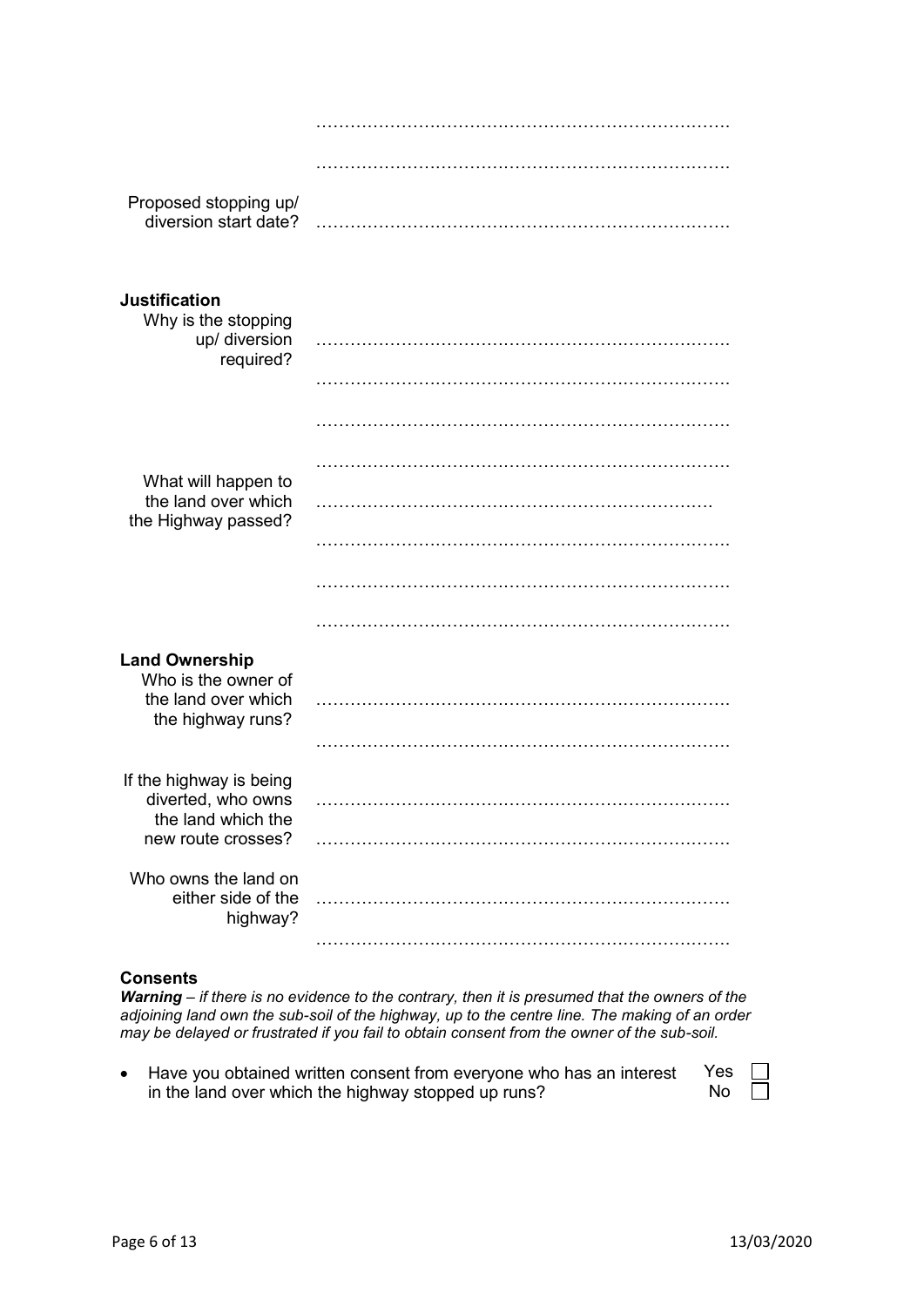If "Yes", please attach these consents to this application

If "No", please attach names and addresses of persons whose consents you have not obtained *(continue on separate page if needed)*:

Signed .................................................. Date .................

Please return to: Traffic Management Highway Services Places Directorate Solihull Borough Council The Council House Solihull B91 3QT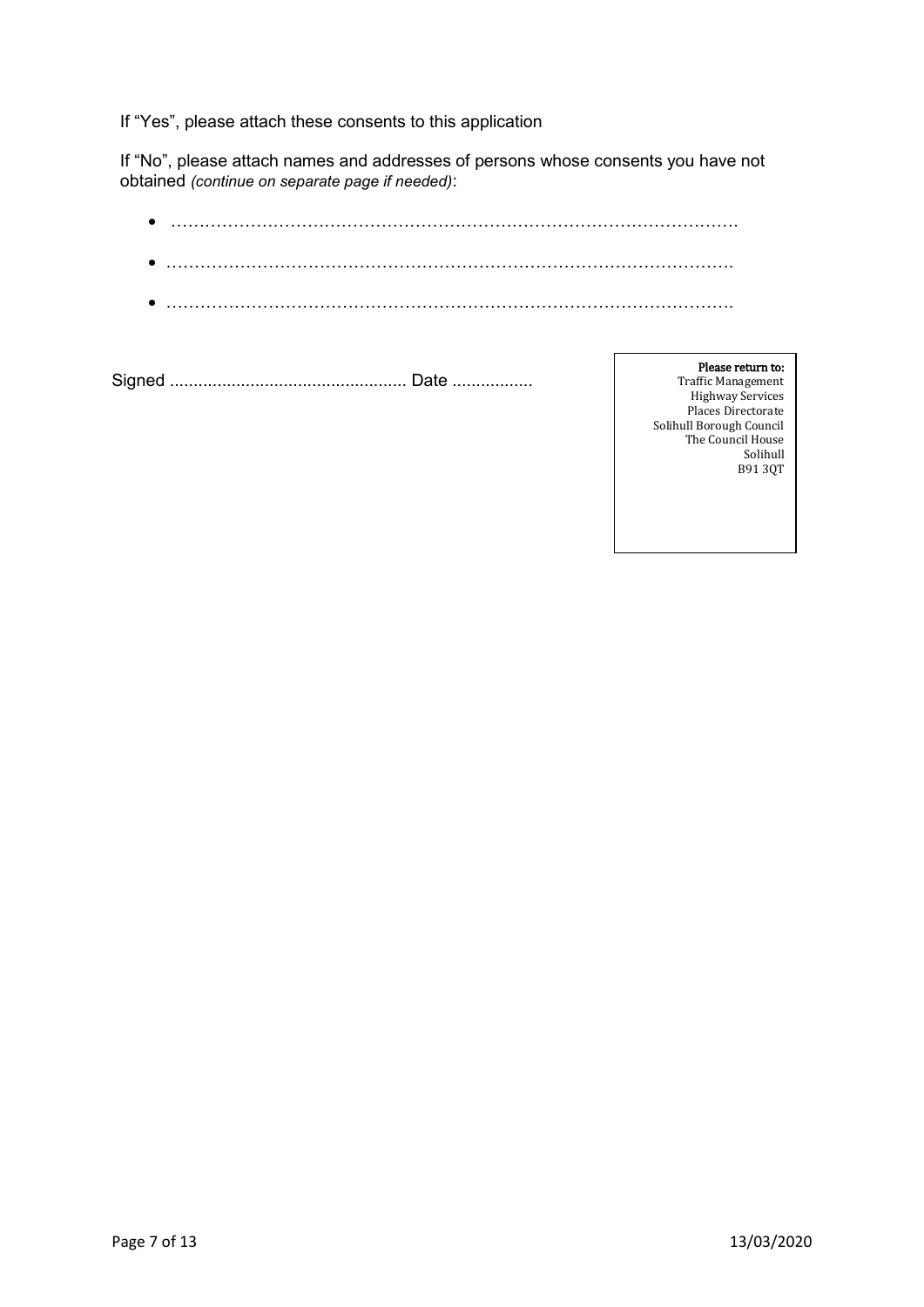

## TOWN AND COUNTRY PLANNING ACT 1990 – SECTION 257

## APPLICATION TO SOLIHULL MBC FOR THE STOPPING UP/DIVERSION OF NON-VEHICULAR HIGHWAYS (FOOTWAYS/FOOTPATHS/BRIDLEWAYS AND CYCLEWAYS)

## **1. Applicant's Details**

| <b>Contact Name:</b> |               |
|----------------------|---------------|
| Company Name:        |               |
| Address:             | $\sim$ 111111 |
|                      |               |
| On Behalf of:        |               |
| Email address:       |               |
| Telephone number:    |               |

#### *In making this application the applicant named above:*

- *Agrees to pay the Authorities fee for making such applications. This fee includes the cost of the full procedure under the Act including processing and advertising the application as well as the Council's legal fees in making the application. Details of the current fee structure are set out within the associated guidance notes.*
- *Please note additional costs may be incurred in instances where a stopping up will require the removal of apparatus or other diversionary works. For further information on this element please contact the Traffic Management Team using the details at the foot of this document.*

## **2. Highways to be diverted or stopped up**

| Status of the Highway: Footpath $\Box$ Bridleway $\Box$ Cycle Way $\Box$ |
|--------------------------------------------------------------------------|
|                                                                          |
|                                                                          |
|                                                                          |
|                                                                          |
|                                                                          |
| Application sought: Diversion $\Box$ Stopping Up $\Box$                  |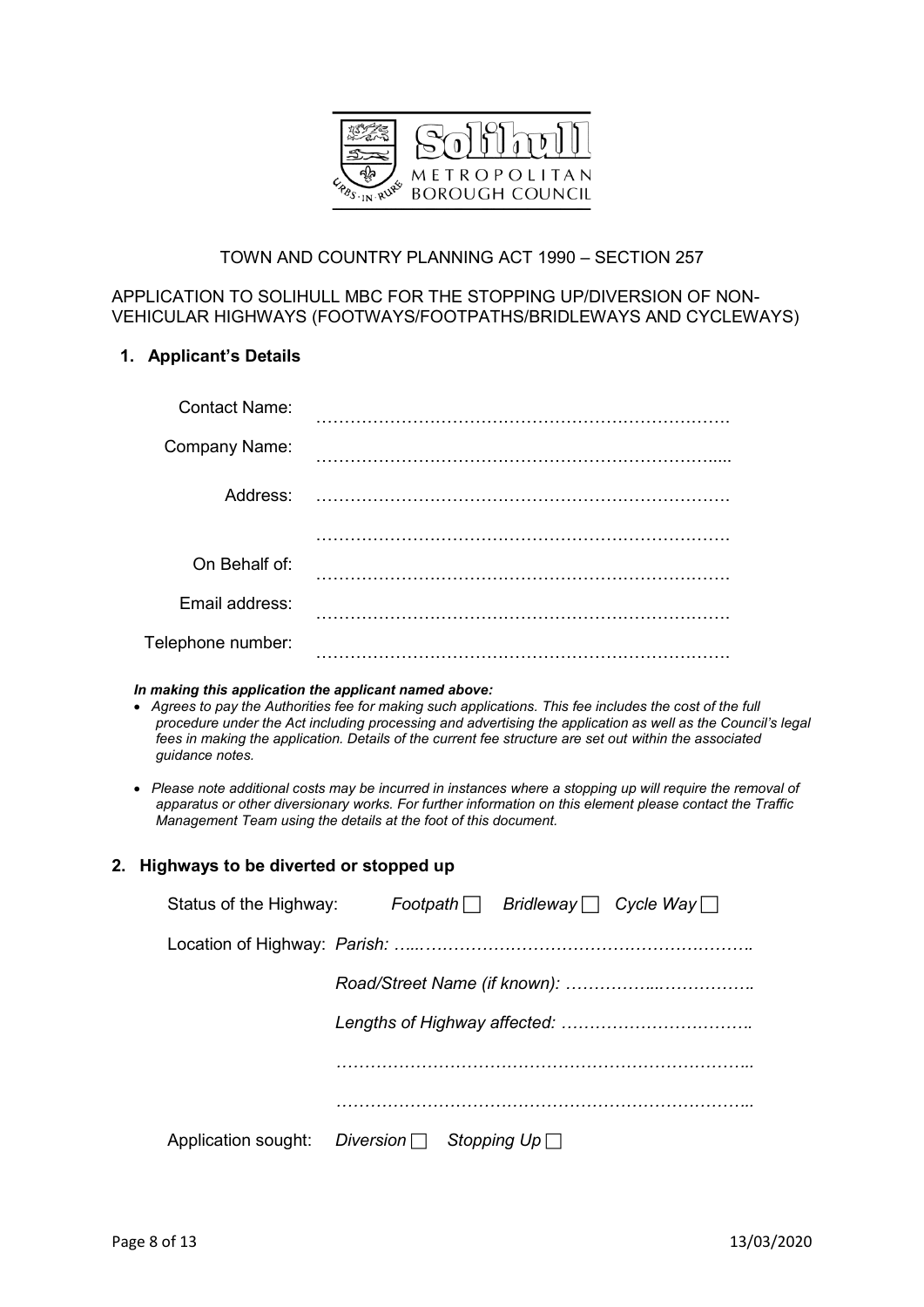#### **3. Planning Permission**

| NOTE – Neither the granting of planning approval or the submission of a stopping-<br>up/diversion application provides authorisation to close or restrict access to public<br>highway. Any routes affected by development works should remain open until such<br>time as the appropriate order has been confirmed. In certain circumstances it may be<br>possible to apply for a temporary closure of the route to allow works to proceed. This<br>is at the applicant's risk. Please contact the Councils Traffic Management Team for |  |  |  |
|----------------------------------------------------------------------------------------------------------------------------------------------------------------------------------------------------------------------------------------------------------------------------------------------------------------------------------------------------------------------------------------------------------------------------------------------------------------------------------------------------------------------------------------|--|--|--|
| Are the works substantially complete? Yes $\Box$<br>$No \square$ **<br>** if works are substantially complete it may not be possible to progress an application.<br>Please use the contact us details at the foot of this application pack if this is the case.                                                                                                                                                                                                                                                                        |  |  |  |
| Have works begun on site: Yes $\Box$<br>$No\Box$<br>If so, when?                                                                                                                                                                                                                                                                                                                                                                                                                                                                       |  |  |  |
| ** if approval has not been given the matter may need to be referred back to the Councils<br>Planning Committee for consideration which could result in a delay in processing your<br>application.                                                                                                                                                                                                                                                                                                                                     |  |  |  |
| Was approval given to make a Diversion/Stopping Yes $\Box$<br>$No \square^{\ast \ast}$<br>Up Order as part of the planning permission:                                                                                                                                                                                                                                                                                                                                                                                                 |  |  |  |
| Date planning permission granted:                                                                                                                                                                                                                                                                                                                                                                                                                                                                                                      |  |  |  |
|                                                                                                                                                                                                                                                                                                                                                                                                                                                                                                                                        |  |  |  |
| Yes $\Box$<br>No <sub>l</sub><br>Has planning permission been granted:                                                                                                                                                                                                                                                                                                                                                                                                                                                                 |  |  |  |

*further information.* 

## **4. Justification**

Why is the Stopping Up/Diversion required? *Please describe the development and why it necessitates the Stopping Up or Diversion of the Highway(s). Please include a plan showing the location and effect of the proposal at an appropriate scale including any proposed diversion.*

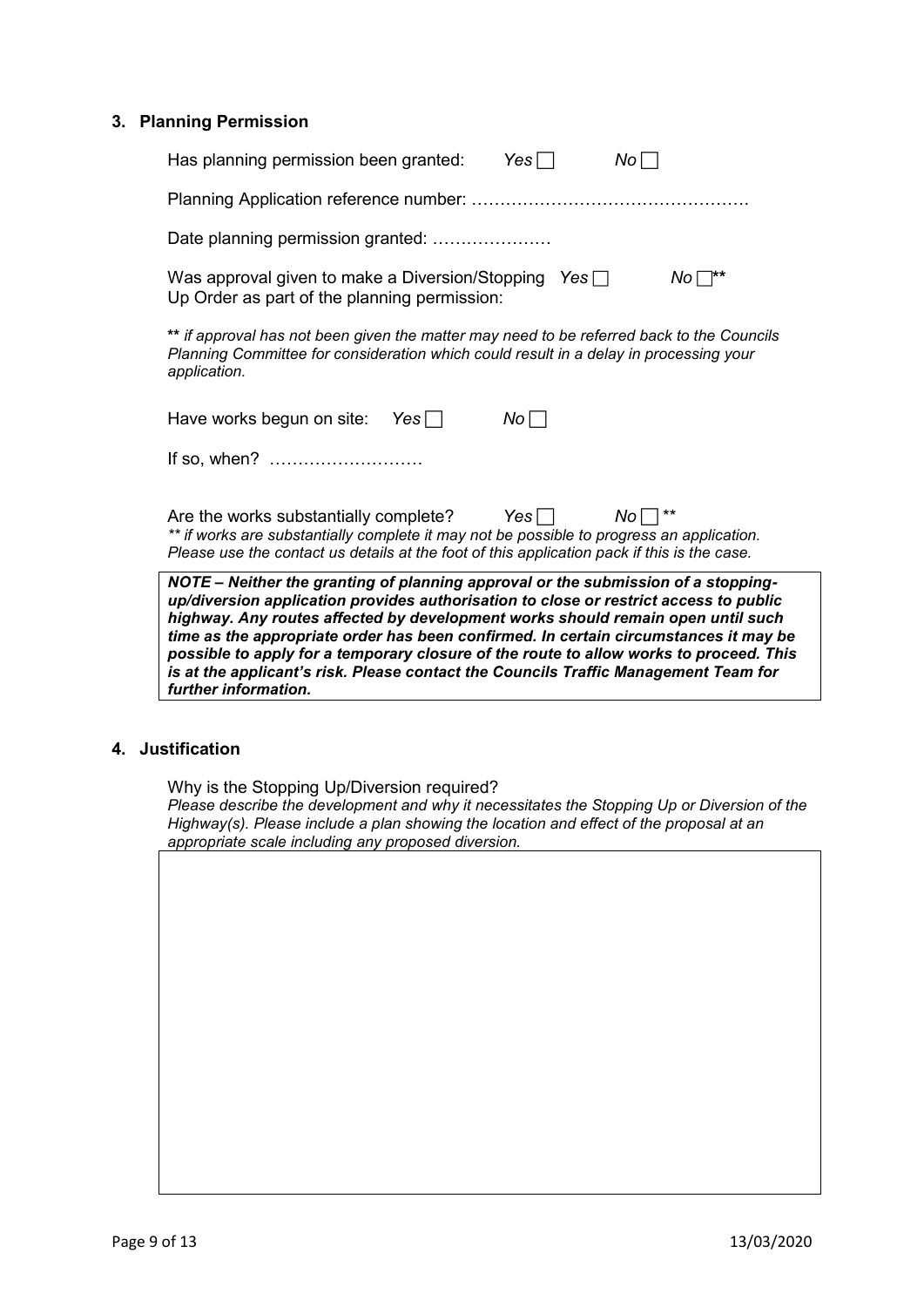What will happen to the land over which the Highway(s) passed?

How will the land which is the subject of a stopping up order be maintained in the future? Please confirm details of any arrangements that have been put in place including the provision of any private rights of access as necessary.

## **5. Details of New Highway**

If applying for a Stopping Up Order only please proceed to section 6 below.

| Status of proposed path: Footpath   Bridleway   Cycle Track |  |
|-------------------------------------------------------------|--|
|                                                             |  |
|                                                             |  |
|                                                             |  |
|                                                             |  |
|                                                             |  |
|                                                             |  |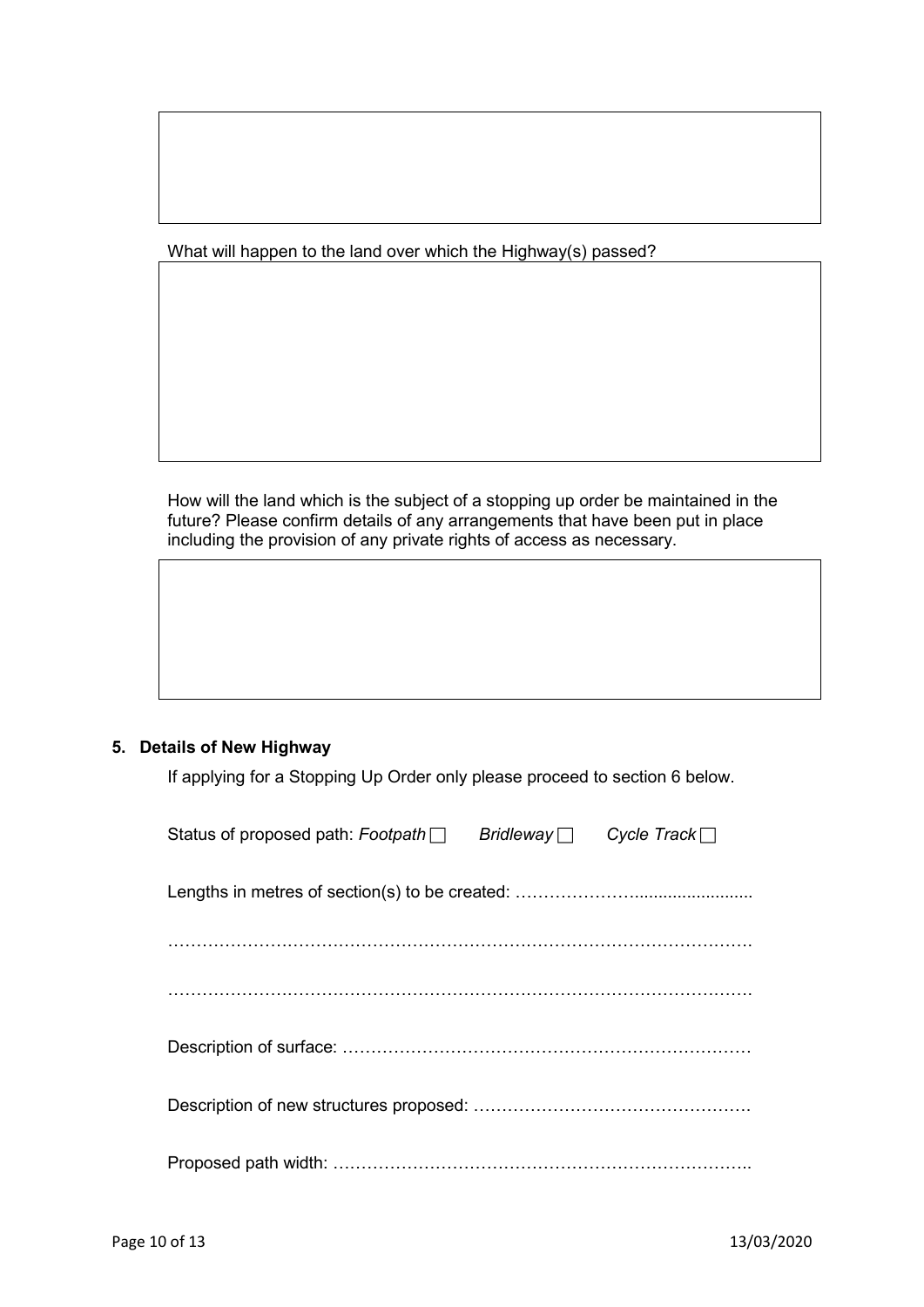## **6. Landownership**

Please provide the names and contact details of all landowners, occupiers and other persons with any legal interest in the land to which this application is subject:

| Name: |  |
|-------|--|
|       |  |
|       |  |
| Name: |  |
|       |  |
|       |  |
|       |  |

Please include any additional owners/occupiers/persons with a legal interest in the land on a separate sheet.

If the highway is being diverted, who owns the land which the new route crosses?

#### **7. Consents**

*Warning – if there is no evidence to the contrary, then it is presumed that the owners of the adjoining land own the sub-soil of the highway, up to the centre line. The making of an order may be delayed or frustrated if you fail to obtain consent from the owner of the sub-soil.*

Have you obtained written consent from everyone who has a legal interest in the land over which the highway to be stopped up runs? *Yes No* If "Yes", please attach these consents to this application

If "No", please provide names and addresses of persons whose consents you have not obtained *(continue on separate page if needed)*: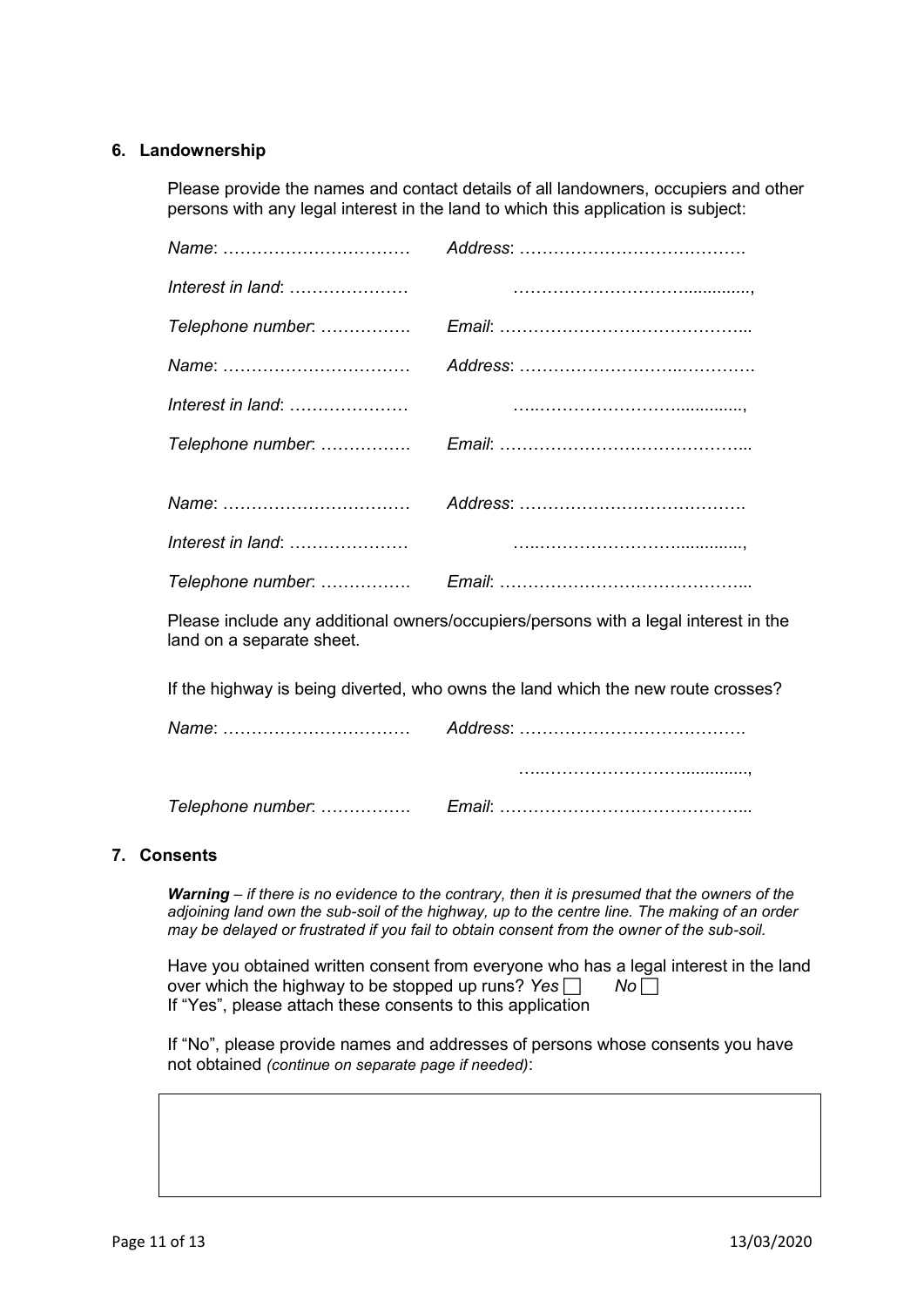Have you obtained written consent from everyone who has a legal interest in the land over which the diverted highway crosses? *Yes*  $\Box$  *No*  $\Box$  *N/A*  $\Box$ 

If "Yes", please attach these consents to this application

If "No", please provide names and addresses of persons whose consents you have not obtained *(continue on separate page if needed)*:

#### **8. Public Utilities**

Have you carried out consultations with the Public Utility Companies/Service Providers? *Yes No* <del>□</del>

If "Yes", please provide details of those apparatus or interests affected by the Diversion or Stopping Up and provide details of the actions you propose to take in response to this:

#### **9. Declaration**

I/We

- (a) understand that no authority for the Diversion or Stopping Up of a highway is conferred unless or until an Order has been made and confirmed;
- (b) declare that, except to the extent authorised by or under some other statutory provision, the highway(s) to be Diverted or Stopped Up are in no way obstructed and are fully available for use;
- (c) undertake in the case of a diversion application, to put new path(s) in place to the standards agreed by Solihull Council, should the proposals succeed;
- (d) apply for the Diversion or Stopping Up of the highway(s) described above;